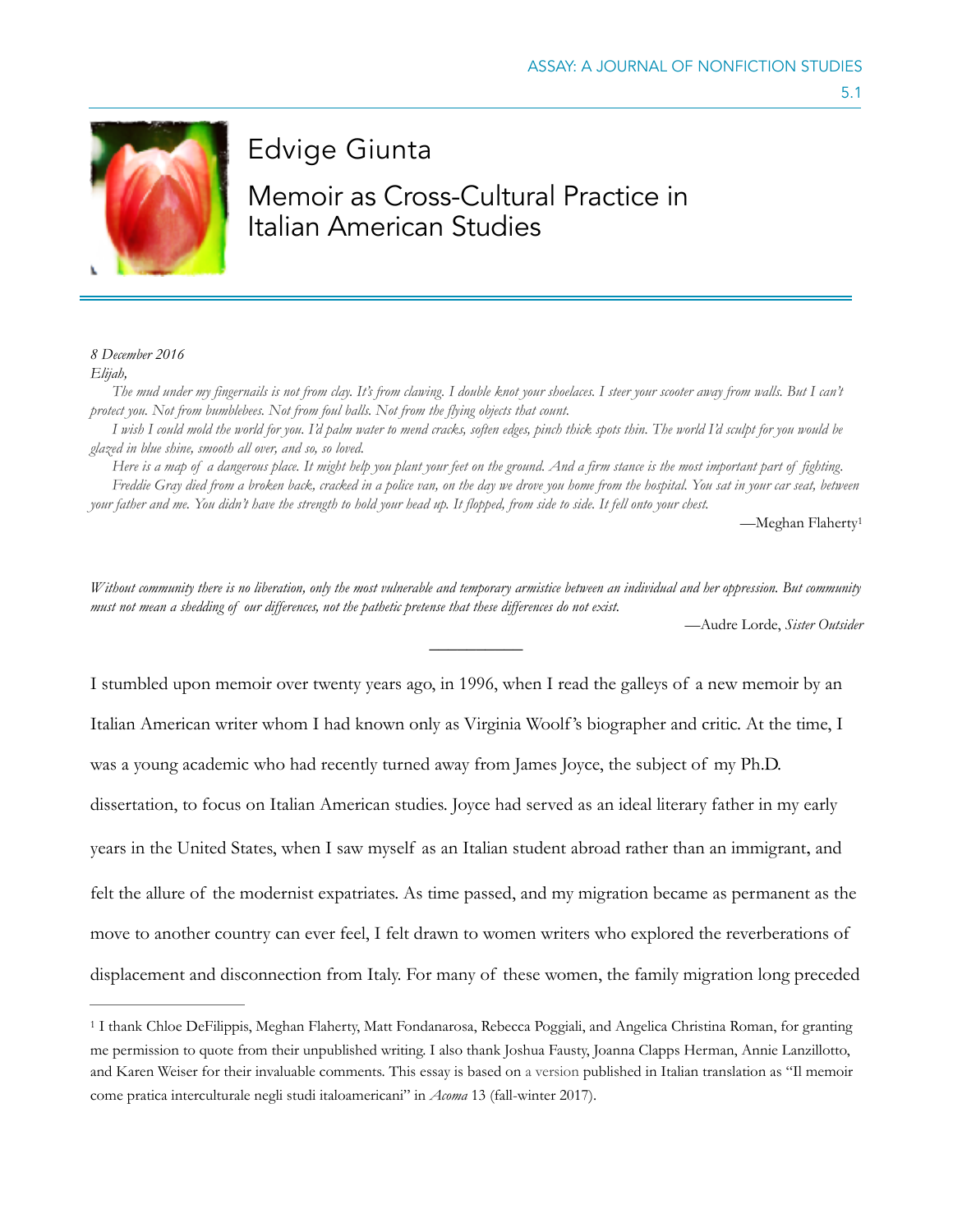their birth, and yet I felt a kinship. It was the early 1990s. That these writers were barely recognized as a literary group only made them more attractive. The pull of personal ethnic identity and long-standing feminist politics intersected in my new scholarly choice.

<span id="page-1-2"></span>When I first read *Vertigo*, I recognized, as many Italian American women did, its radical quality. In this "unlikely narrative of how a working-class Italian girl became a critic and writer" (xxxvii), Louise DeSalvo dared to rewrite the history of her Italian American family, rejecting the trajectory of uncomplicated and successful assimilation.<sup>[2](#page-1-0)</sup> If Italian American writers like Tina De Rosa wrote longingly of a lost home and family, DeSalvo wrote openly of the cultural anxiety and mental health issues that had haunted her family; she wrote as a writer and feminist biographer who had explored the impact of incest on Woolf 's life and work and used those strategies to understand her own familial and cultural experiences. Her raw and relentless exposure of what ailed her Italian American family—depression, suicide, domestic violence, sexual abuse—was a brave and necessary step that would lead to a layered and nuanced crossgenerational personal and cultural exploration, actualized in several memoirs that she wrote in the following two decades, culminating in *Chasing Ghosts* and *The House of Early Sorrows*.

<span id="page-1-3"></span>*Vertigo* signaled the beginning of a new phase of Italian American feminist writing[.](#page-1-1)<sup>[3](#page-1-1)</sup> It also influenced much of my own work as an Italian American scholar. Reading *Vertigo* at an early stage in my career marked a pivotal shift as I grappled with my own ambivalent relationship to my culture of origins, which I articulated by infusing bits of memory work into my own scholarly writing. When, a year or so after reading *Vertigo*, I started teaching memoir, I recognized the potential for cross-fertilization between

<span id="page-1-0"></span>Many Italian American writers have acknowledged the influential role of DeSalvo's work, especially of *Vertigo*. See the essays [2](#page-1-2) by Bernard, Fragoso, Ragusa, and Šukys in Caronia and Giunta.

<span id="page-1-1"></span><sup>&</sup>lt;sup>[3](#page-1-3)</sup> Up until that point, most autobiographical narratives by Italian American women were fictionalized, including canonical texts such as Helen Barolini's *Umbertina* and Tina De Rosa's *Paper Fish. Vertigo* exposed issues that few if any Italian American writers had addressed openly and critically, such as domestic violence and sexual abuse. In addition, in writing a text that was formally a memoir—not an autobiography—DeSalvo linked herself to an emerging genre that spoke to the times, even as it traced its origins to earlier literary movements and writers, including modernist writers like Virginia Woolf, whose work, DeSalvo acknowledges, influenced her own memoir.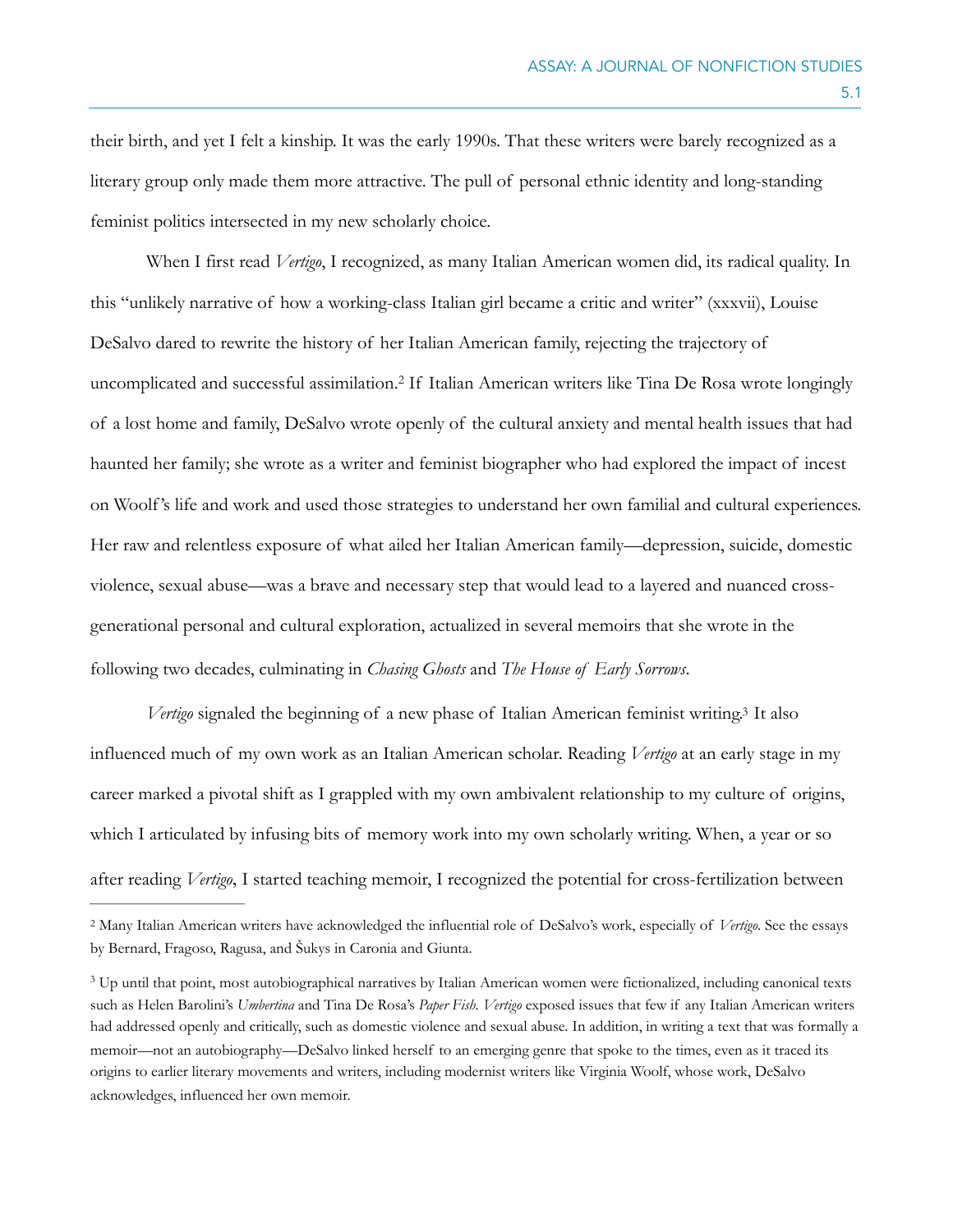<span id="page-2-1"></span>that genre and Italian American studies.<sup>[4](#page-2-0)</sup> Such recognition has led me to experimenting in a kind of writing that, in the spirit of feminist practices, collapses the personal and the political. My work in Italian American studies has also deeply influenced my pedagogical practice. The concepts of emergence, recovery, recognition, agency, and community, for example, have proven essential to my work as an Italian American scholar *and* a teacher of memoir. Now, going full circle, I want to propose that the pedagogy of memoir can contribute to the field of Italian American studies. Indeed, memoir writing offers unique opportunities for cultural practices that would allow Italian American studies to transcend disciplinary and cultural limits, thus enhancing the field's increasing relevance beyond insular boundaries. Such boundaries can lead to a self-defeating cultural/nationalistic identity to which memoir, as a cross-cultural pedagogical practice, offers an effective and exciting antidote.

 Key chapters in Italian American history––such as the persecution of Southern Italian immigrants, the involvement of Italian immigrants in anarchist and socialist groups, the presence of Italian workers in the Triangle Shirtwaist Factory fire, the internment of Italian immigrants in World War 2 offer important insights that are relevant in today's climate of intolerance and discrimination. Integrating this historical and cultural knowledge into personal writing can prove invaluable to Italian American student writers and their diverse writing communities. It is also in line with the field's growing focus on the Italian diaspora and immigration in contemporary Italy (Parati and Romeo). As an interdisciplinary subject, Italian American studies typically includes courses from such disciplines as literature, history, sociology, American studies, ethnic studies, art, and music. The field can find renewed pedagogical energy and focus in the cross-cultural, self-reflective writing produced in memoir workshops that foster both cultural agency and cross-cultural understanding and community. Italian American studies stands to benefit from the inclusion of a culturally informed creative writing pedagogy of memoir in its curriculum—as a program

<span id="page-2-0"></span><sup>&</sup>lt;sup>[4](#page-2-1)</sup> See my essays, "Teaching Memoir at New Jersey City University" and "Honor Thy Students."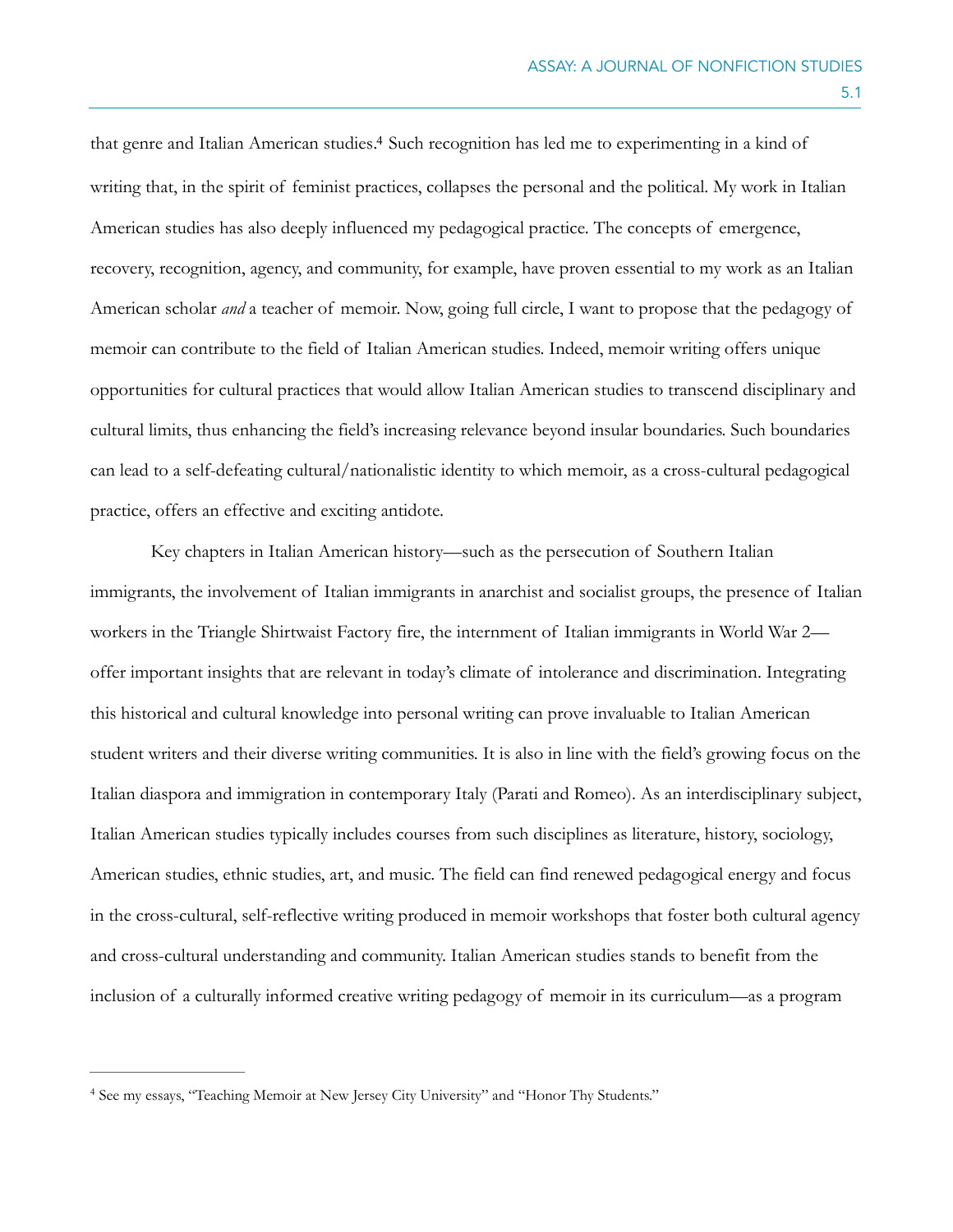requirement. And while my argument specifically addresses Italian American studies, it can be easily applied to other programs that focus on a singular cultural or ethnic experience.

#### **Writing Back to History**

I met Meghan Flaherty late in the spring of 2016. Barack Obama was still president and no one believed Donald Trump could win. A colleague poet introduced us. Meghan was taking his introductory creative writing course.

"She's brilliant," he told me. "Convince her to stay in school."

A transfer student who had come to our university that year having taken a collection of courses at different colleges, Meghan was juggling school and caring for her infant son. She wasn't sure she would return the following semester.

The writer's event we were attending had just ended and the room vibrated with lingering excitement. Meghan shifted nervously from side to side. Behind her tentative smile, I sensed fierceness. I recognized the signs that sometimes both reveal and conceal a student writer's readiness for mind-blowing work: some reluctance, even self-doubt, and a thinly veiled urgency. I suggested she take my memoir workshop, even though her genre was poetry. She could use the support of the memoir community. Many poets took my classes. When she raised her eyebrows, I reassured her that they made excellent memoirists.

In September, with Meghan among us, we framed memoir as a genre that emerged in the wake of the Civil Rights Movement, the Women's Movement, Working Class Studies, and the resulting opening up of the literary canon. We talked about memoir as a perfect forum for difficult stories that lack a solid tradition of literary models, the unadorned stories of the disenfranchised, the voiceless, the silenced victims of familial, social, and political trauma. In November, the United States had a new president elect. Meghan, like other students, was visibly upset by the election results. She had completed a solid draft of a memoir about her grandmother, but wasn't sure what direction to take next. I urged her to read some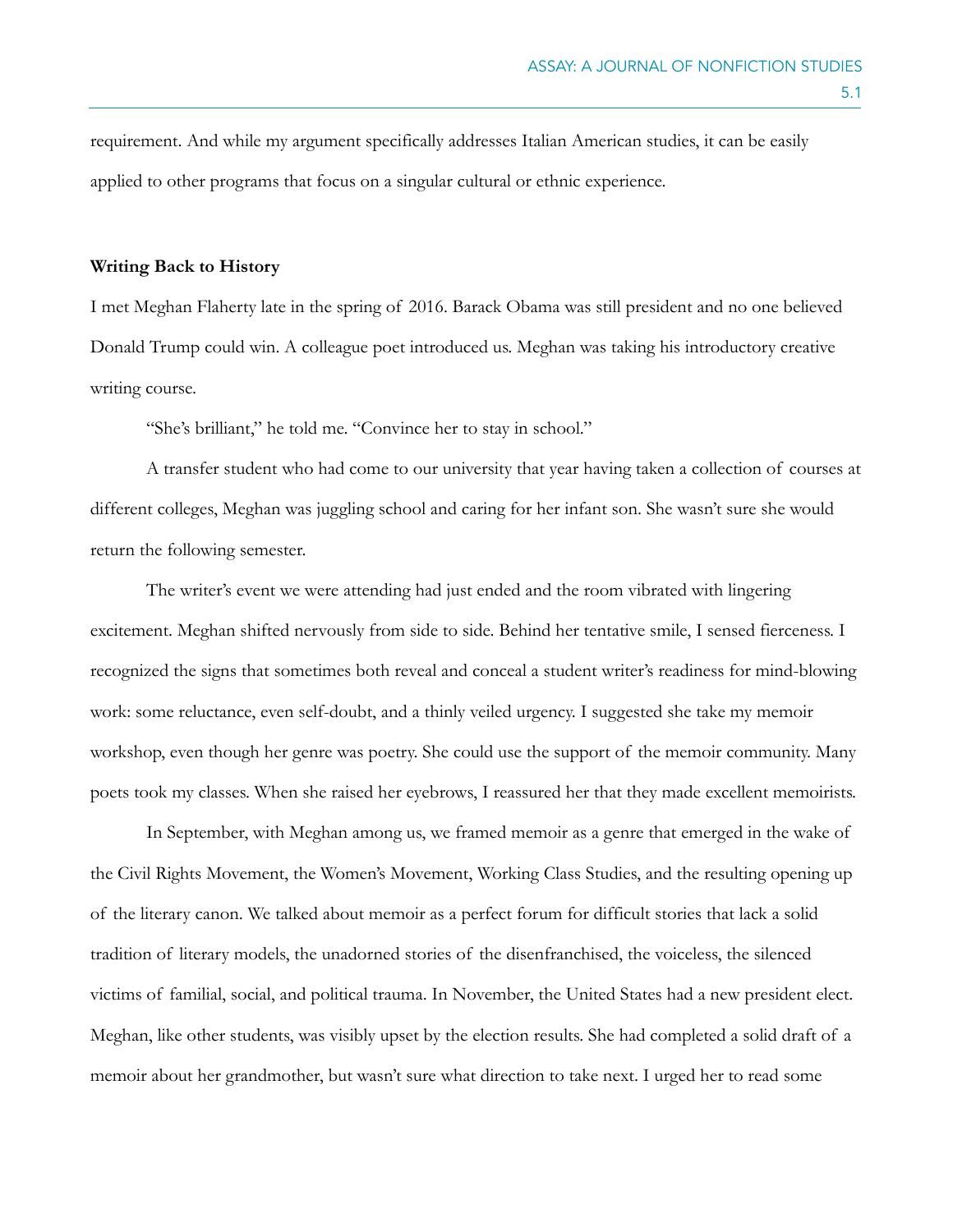cross-generational memoirs: Eavan Boland's *Object Lessons*, Kym Ragusa's *The Skin Between Us*, Louise DeSalvo's *Crazy in the Kitchen*. I knew she was of Irish and Italian ancestry. Maybe these books would help her reflect on the focus and shape of her memoir. These writers develop their memoirs as historically grounded cross-generational narratives that variously address the intersection of gender, class, race, ethnicity, nationality, immigration. The narrators of these memoirs do not simply travel into the past; they foreground their understanding of different kinds of memory and the power of memoir to function as micro-history. Conjuring up their ancestors on the page—an Irish woman who dies in childbirth in Dublin; Southern Italian peasants; African slaves—these authors conceive memoir writing as a necessary act of cultural reclamation and vindication of the past, but also as a way to understand their own contemporary predicaments in visceral, intuitive ways. I hoped that these historically grounded lyrical memoirs would help Meghan find a point of entry into the immigrant histories of her families in a way that made sense to her as a poet who felt constrained by the task of narrativizing the past. Close to the end of the semester, however, Meghan asked me whether she could write on something else.

"Of course," I said. "Trust yourself. The story chooses you, not the other way around."

Thus Meghan put aside her Irish grandmother's story and wrote "Elijah." Instead of writing back, she wrote forward in time, although this writing, too, would necessitate interrogating the past. She also turned to Claudia Rankine and James Baldwin, whom she credited as the writers who taught her

> how to write scenes in which the political invades the personal. Rankine writes about microcosmic moments like a conversation between friends, one black and one white, who are caught off guard by the intrusion of their 'historical selves' into their intimate moment… Baldwin taught me that the most powerful way to express what enraged me about the world was simply explaining what happened around my own dinner table.

In her excruciatingly moving epistolary memoir, addressed to her young black son, Meghan grapples with white privilege and its blind spots as she faces her terror of racial violence. Intimate moments of her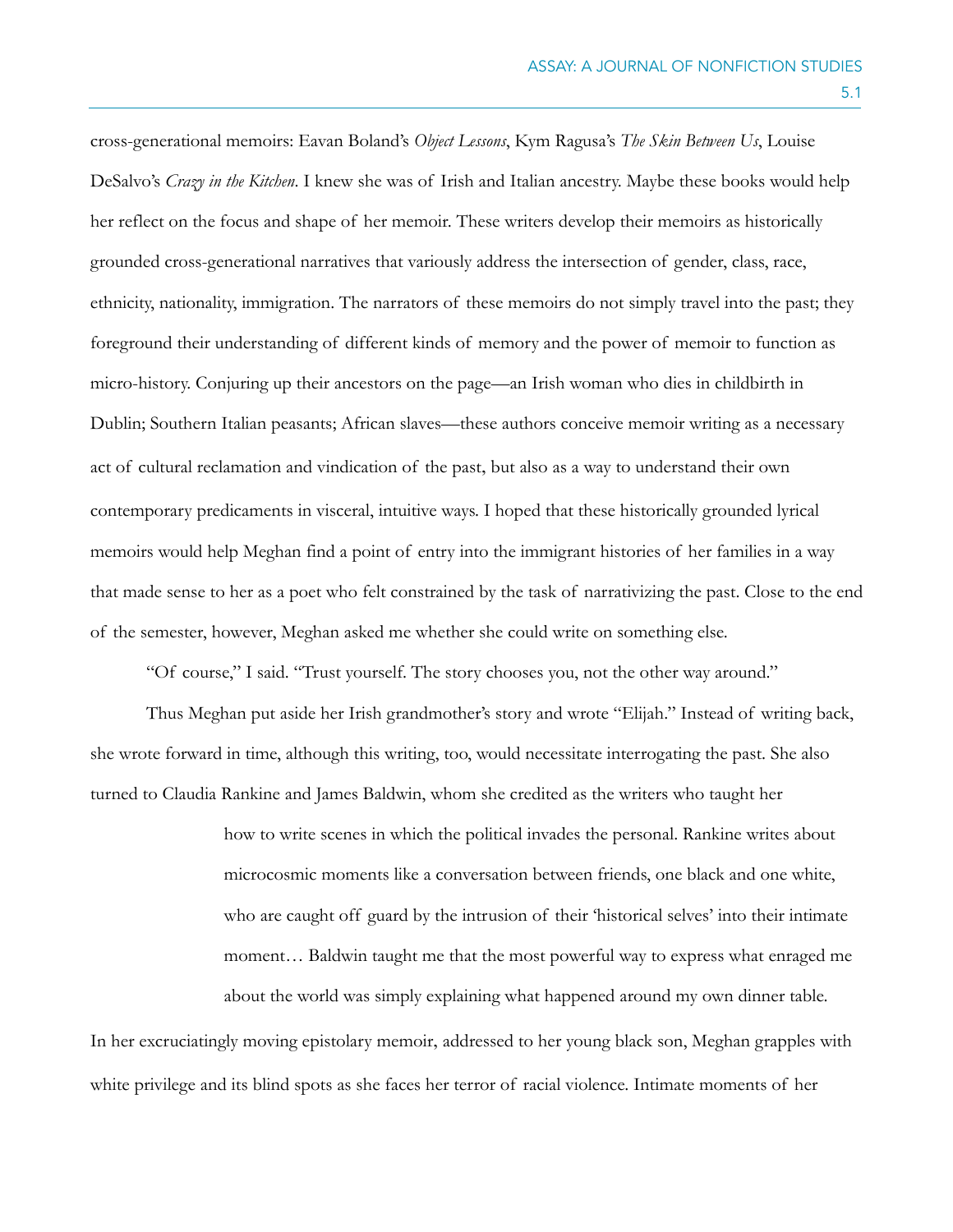pregnancy and her son are interwoven with details from the news accounts of racial violence and police brutality against black people. History does not serve as mere background in Meghan Flaherty's memoir. She writes back to History. History, she makes clear in her memoir, is personal.

 Explaining the historical continuity between yesterday's and today's racial inequality, Michelle Alexander writes: "racial caste systems do not require racial hostility or overt bigotry to thrive. They need only racial indifference, as Martin Luther King Jr. warned more than forty-five years ago" (14). When the present increasingly resembles some dystopian future, interrogating the past and taking an unequivocal position towards it, and towards its reverberating effects on the present, constitutes an ethical imperative. There are not "many sides" when white supremacists and neo-Nazis march on American streets waving the Nazi and confederate flags and people of color, including children, continue to be victims of violence, police brutality, and mass incarceration. The historical moment demands conscious acts of witness articulated with honesty, courage, eloquence—as in Meghan Flaherty's memoir.

Although I have always encouraged my students to explore connections between personal and historical memory, I recognize, as they do, that in the recent past, articulating such connections has taken on renewed urgency. The current political climate and the increasing strain of socio-economic issues in their lives has provoked more focused, bolder, and sharper responses, not only in the memoirs the students write but also in the topics of the literary events on which we collaborate. In the last couple of years, the public presentations of the work of the students and graduates of the NJCU memoir writing community have become even more poignant, embodying the spirit of Audre Lorde's words: "When I dare to be powerful, to use my strength in the service of my vision, then it becomes less and less important whether I am afraid" (*The Cancer Journals* 15). Here are some of the topics of recent memoir events at NJCU: "Othering Identities," "Que Eres? DominicanX," "Asian American Writers on Remaking the Past," "Without Borders: Writers on Language Crossings," "Power, Agency, Creativity: Black Women Writers and Artists," "The Young and the Reckless: Emerging Italian American Writers," "Black Lives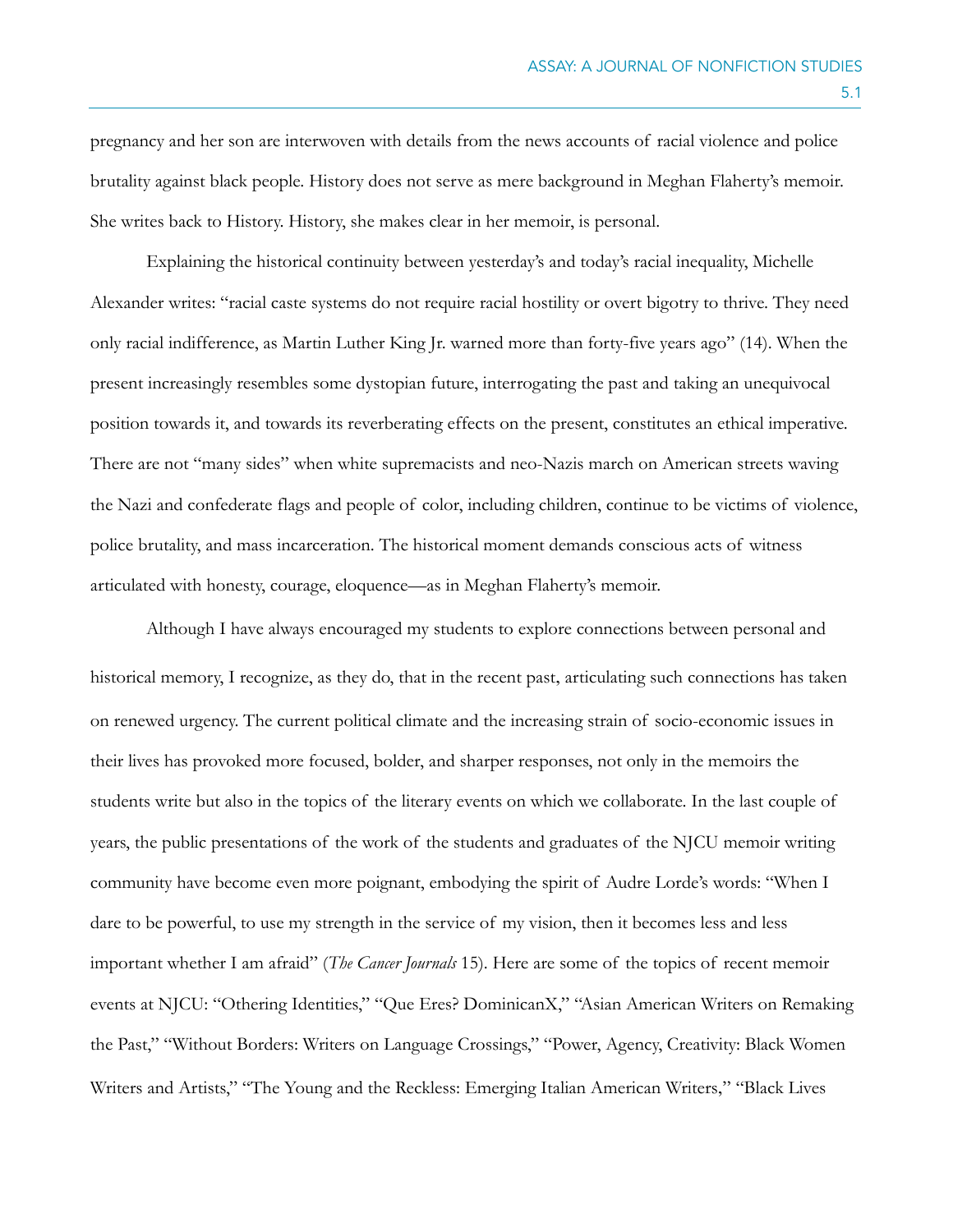Matter: Emancipatory Writings & the Healing of the Black Narrative." Students and graduates are not just audience; they are organizers, hosts, and featured writers. The seeds of these events that bring together the university and Jersey City community are planted in the classroom, where many of the writers become practitioners of a genre about which they may know little at first, but inevitably find life-sustaining.

#### **The Course**

New Jersey City University, where I have taught for twenty years, is uniquely situated for implementing a pedagogy of memoir as a personally and culturally transformative genre. The school attracts primarily students from Jersey City, an expanding urban center across the Hudson River from New York City. Our students also commute from the semi-urban towns of Hudson County—Hoboken, Union City, Bayonne. There are dorms on campus, mostly for students from southern New Jersey, out-of-state students, and a growing contingent of international students. Jersey City, a destination for immigrants from all over the world, boasts one of the most ethnically and racially diverse populations in the United States, a reality that is reflected in our student population. Many of our students are people of color, working-class, and firstgeneration immigrants; typically, they are the first in their families to go to college. Many of these students have been discouraged by high school teachers from going to college. Only a few consider graduate school an option. The way they meet their challenges and the remarkable work so many of them produce has shaped and reshaped my pedagogy, reminding me that "craft does not take place in a vacuum" (Aitken).

While my memoir workshop fulfills requirements for the creative writing concentration, one of the areas of specialization offered by the English Department at NJCU, many students in the literature concentration choose memoir as an elective; and students in the education concentration often take memoir to meet the writing requirement. Often, students from other majors—psychology, media arts, art, history, sociology, women's and gender studies—take the course as an elective. Occasionally, NJCU graduates or senior citizens audit the course. I include these details to highlight the fact that not only are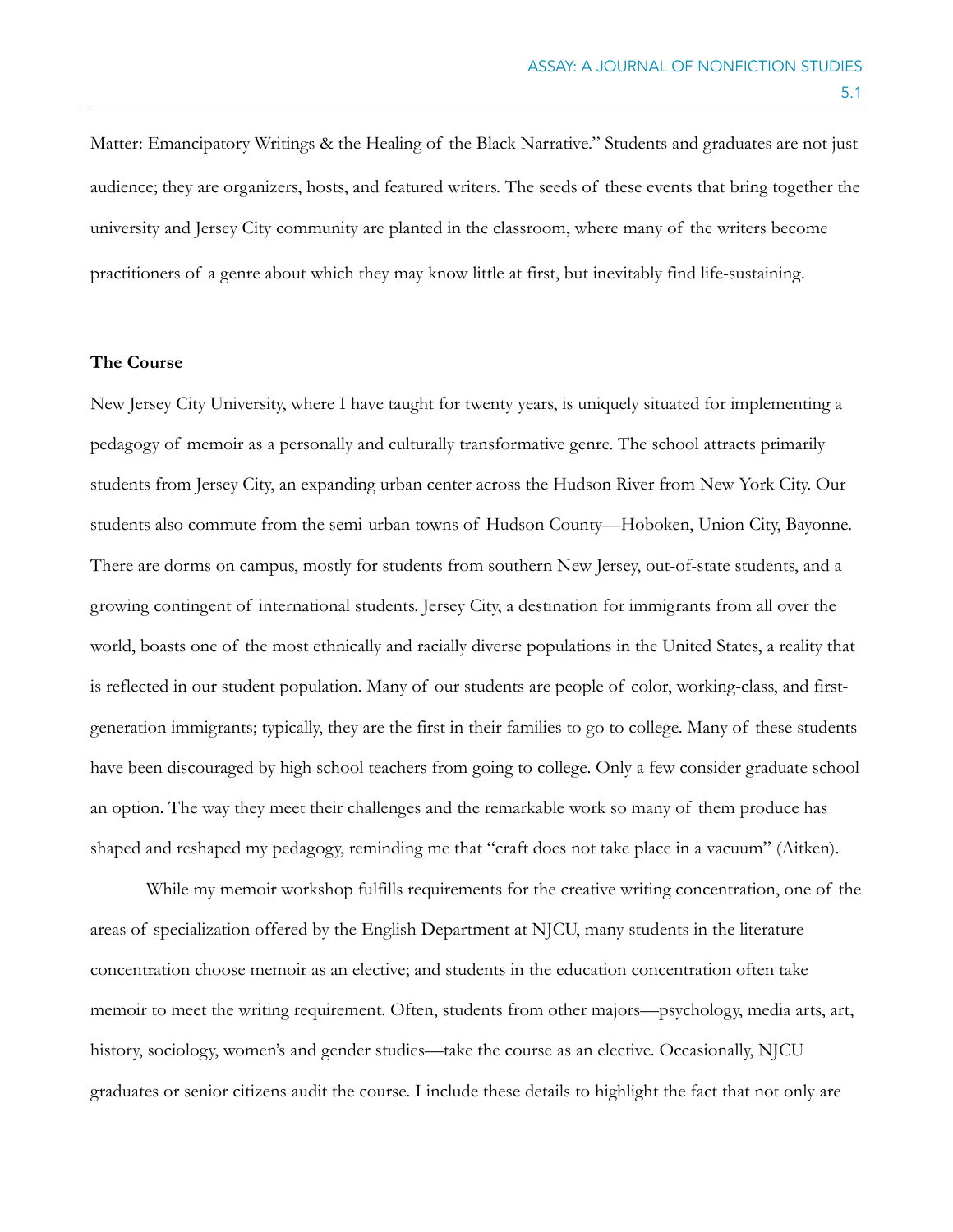my students from different ethnic, racial, cultural, and religious backgrounds, but they are also diverse in age, academic background and interest, level of writing skills, and professional aspirations.

The first ground rule in my memoir workshop is this: "In this class, you should not talk about your life." When I first make the announcement, students look at each other in dismay. How can they not talk about their lives in a course that is described by the same instructor as an in-depth exploration of their memories?

I smile and repeat: "In this class, you should not talk about your life."

Usually, at this point one student notes that the key word is "talk." We should not "talk" about our lives. We should "write" about our lives. This distinction becomes the springboard for our first conversation about the writer's craft. We discuss, for example, the fact that memoir is not oral storytelling —which has its own strategies and goals. And the workshop is not therapy, although memoir writing can certainly promote healing. At the same time, I recognize that oral storytelling is often a crucial component of the students' writing voices. *Secrets We Kept*: *Three Women of Trinidad*, a memoir published in 2018 by former NJCU memoir student Krystal Sital, relies on female storytelling as its narrative frame. As Janet Zandy writes, "The process of retrieval and remembrance is crucial. Writers who have access to a public audience serve as witnesses or mediators for those who have been silenced or denied opportunities for self-expression. Oral history as political activity and as literary expression is an important element of this writing…. The final 'literary' product is not just one of individual achievement but of a collaborative effort where the literary skills of the listener are joined with the memories of the teller" (*Calling Home* 11). For many of my students, speaking, listening, and being listened to, represents a new experience of power and authority as well as a way to explore cross-generational connections. Many interview family members, often calling them in other countries, and they often learn family stories about which they knew little or nothing. Thus, in the process of becoming memoirists, my students learn to be oral historians. Taking on this role often positively affects and transforms family dynamics, opening communication and cultivating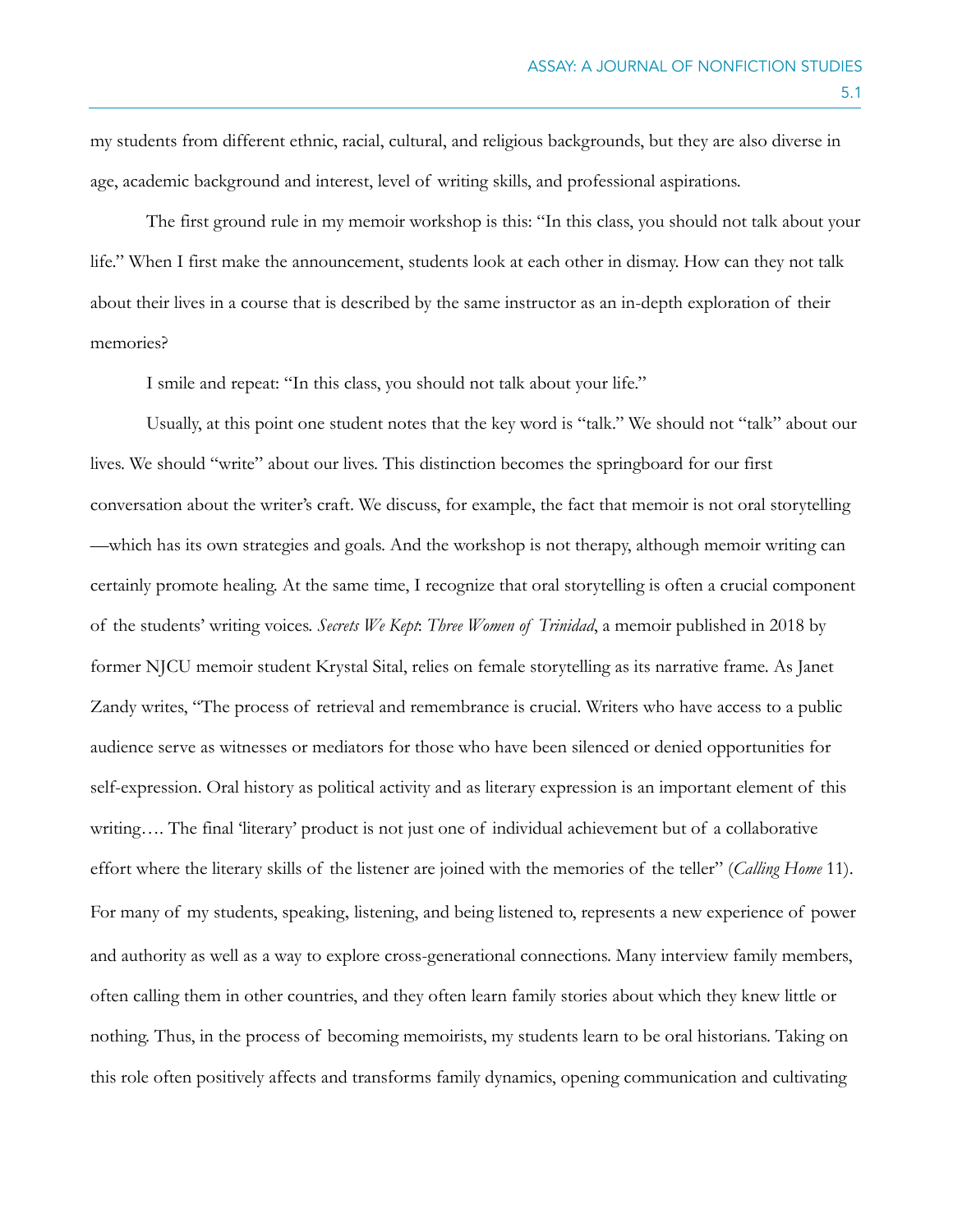cultural agency and pride that defuse a legacy of secrecy and shame. Given the anxiety that memoirists often experience about sharing their work with family members, I am always surprised by the presence of supportive parents, siblings, and even grandparents when students present their memoirs during public events on campus.

Kym Ragusa's *fuori/outside* and *Passing*, two documentaries that explore racism and gender by focusing, respectively, on Ragusa's Italian American and African American grandmothers, provide excellent opportunities to discuss the use of strategies of oral history in memoir. Using prompts drawn from these documentaries, students work on short imaginative biographies of their families and communities, dramatic monologues in the voices of other people, and oral history interviews. Integrating oral history into the memoir project enables students to address the creative and cultural challenges prompted by remembering as an individual and collective act. It is also a powerful way to examine issues of language and literacy.

For my immigrant students, writing memoir becomes intimately connected to the history of their countries of origin, about which they usually know little and/or have not spoken. Grace Guandique writes:

> The memoir-writing workshop let me finally tell the story that I have been carrying around, a story that my family wanted to tell, to scream, to shout at the top of their lungs, but could not. My family could not speak English. We did not have a place to be heard because immigration officials said we did not belong in America. We were not legal residents and therefore, the United States did not recognize us. To them, we did not exist. (6)

Historical research becomes an integrating part of the memoir writing project, often instrumental to identifying the links between historical trauma and mental health. I recommend Louise DeSalvo's *Writing as a Way of Healing*, which includes, in addition to research on the subject, prompts to write about trauma and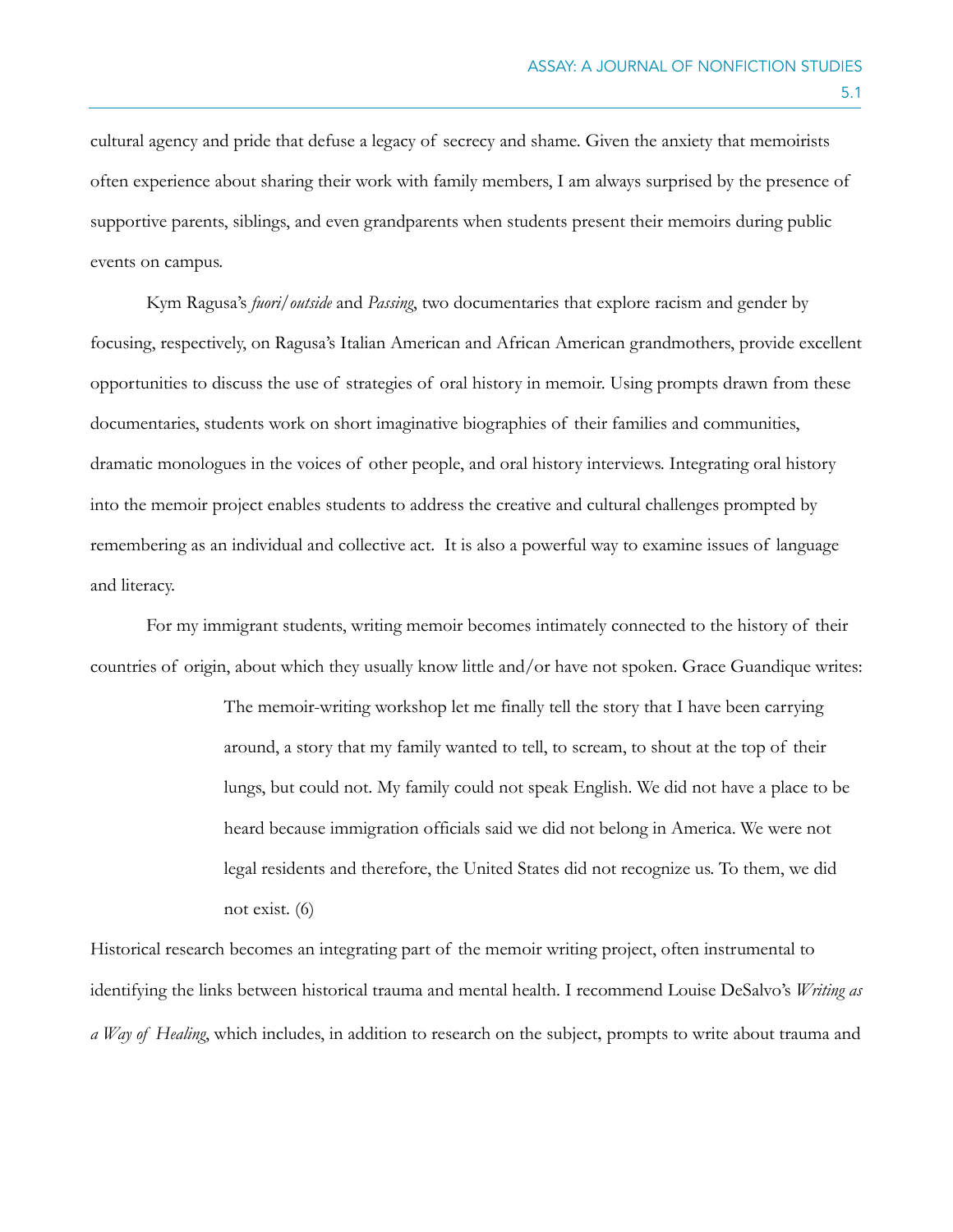self-care activities. The latter are especially important to economically disenfranchised students with little or no access to mental health care.

Short guided in-class writing prompts help build stamina and confidence. They make the task of writing accessible to student writers who struggle with time management and deep cultural anxiety about their ability to write. The results of these simple, short exercises never cease to amaze me: although a few students groan initially, resenting being forced to write on subjects they did not choose, they are all eventually thrilled with the outcome: the writing they produce in these short bursts is detailed, well-paced, and has a distinct, fresh voice. And they are surprised that *this* writing was inside them, that something they had never considered worthy of being written about could generate a powerful memoir moment full of possibilities for further writing.

Forging a self-as-narrator that is distinct from the self-as-character proves essential to creating a reflective memoir. The realization of this distinction is the single most important intellectual, creative, and cultural moment for my students. It changes the rules of the game. It allows student writers to understand how stories are constructed and can be changed by shifting vantage point. The concept may be simple but it takes a sustained writing practice to grasp it. As they gradually create the stance and voice of a narrator equipped with the tools of the craft, many apprentice writers feel less burdened by past trauma—or process trauma in a manner that is bearable and, ultimately, healthier. And the writing gets better. There's no venting, no lashing out. There's a story. I use Vivian Gornick's *The Situation and the Story*, Kym Ragusa's voice-over narrator in *fuori/outside*, and key passages from memoirs that foreground the difference between narrator and character and the power of writing to transform the relationship to the past by generating not just new perspectives but new feelings, such as this one from DeSalvo' *Vertigo*: "Language, I have learned by writing about this, gives birth to feeling, not the other way around" (105).

The realization of the constructedness of memory proves especially useful for student writers who negotiate rigid social and cultural narratives of which they may have little awareness. For my Italian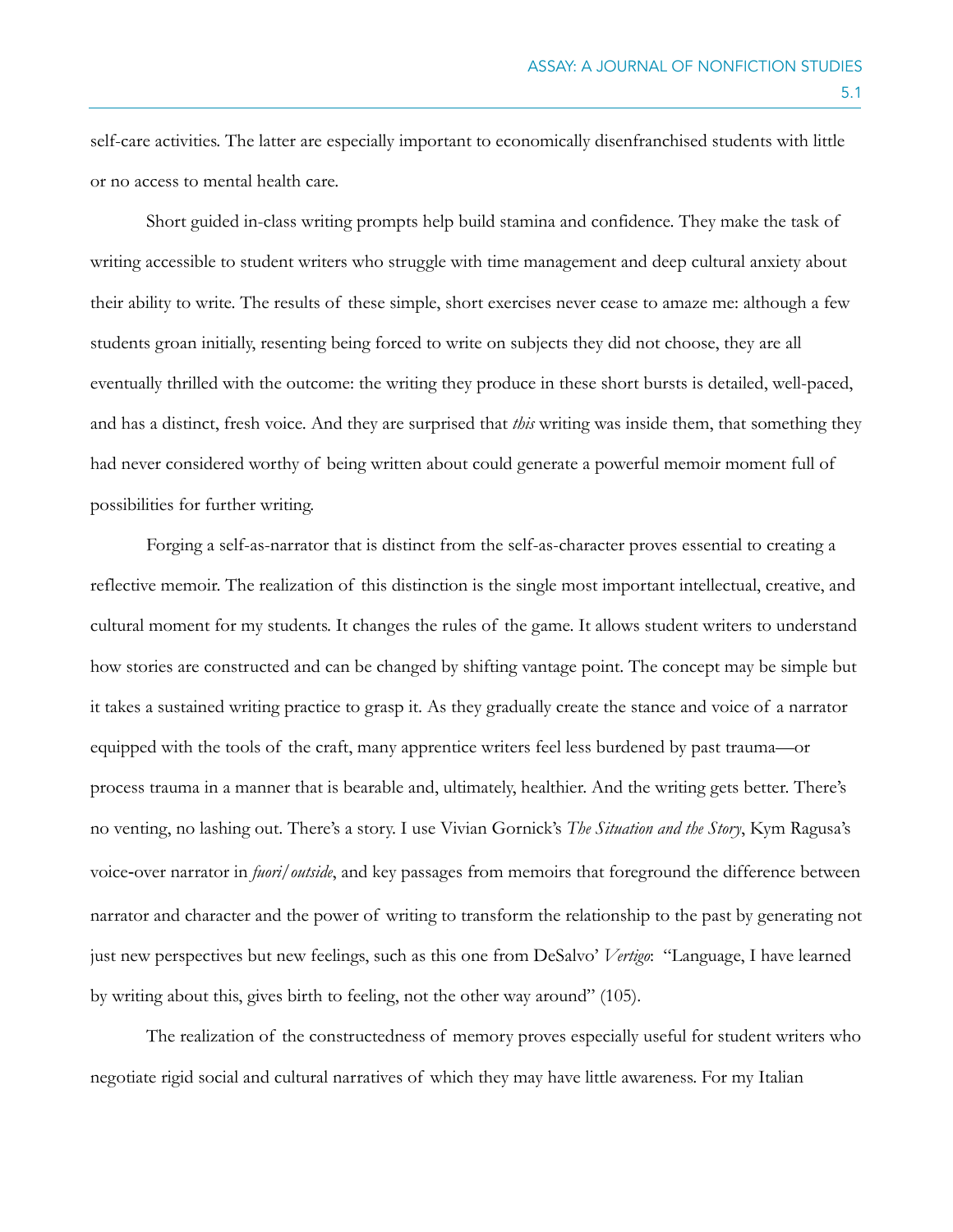American student writers, to move outside familiar narratives of food, family, immigration, work, education, power, success, Italy and America, for example, can prove challenging. Initially, the writing may revolve around the unchallenged tropes of food and family, but soon they dig deep and turn familiar narratives inside out.

In a memoir titled "Cracked," Loryn Lipari used recipes as embedded narratives to explore family, gender, class, addiction, and ethnic memory (DeSalvo and Giunta 123-30). In another memoir, aptly titled "Bald," she intertwined brain surgery and lesbian sexuality mapped out using the topography of New Jersey. Another student, Rebecca Poggiali, inserted "Baby Black Dolls," a vignette in which her childhood love for, and identification with, black dolls is woven into an examination of race and racism in her family, in her braided memoiristic essay "The Lessons of Objects":

> I am a child of *Contadini*. I begin to think that Nona's attempts to keep me from looking "dark" were not because she was ashamed of me, but perhaps because she was trying to protect me. If I couldn't be "white," she wanted me to look "white."

I learn how to write with love and rage, blame and forgiveness. I have learned that my complexion changes. Sometimes I am dark, others I am light. There are days I am a leafy brown, and others when I am the same hue of the off-white curtains that hang in my living room. My cheeks turn pink when I am embarrassed and my lips are blue when I am cold.

After this vignette—in which she writes about the racialization of Italian immigrants, including the lynching of Sicilian immigrants in New Orleans in 1891, and the role of dolls in the civil rights case, Brown v. Board of Education—Rebecca places a sweet and almost sentimental piece about her grandmother titled "Pastina," a quintessential Italian comfort food, creating a compelling juxtaposition that embraces contradiction and ambiguity.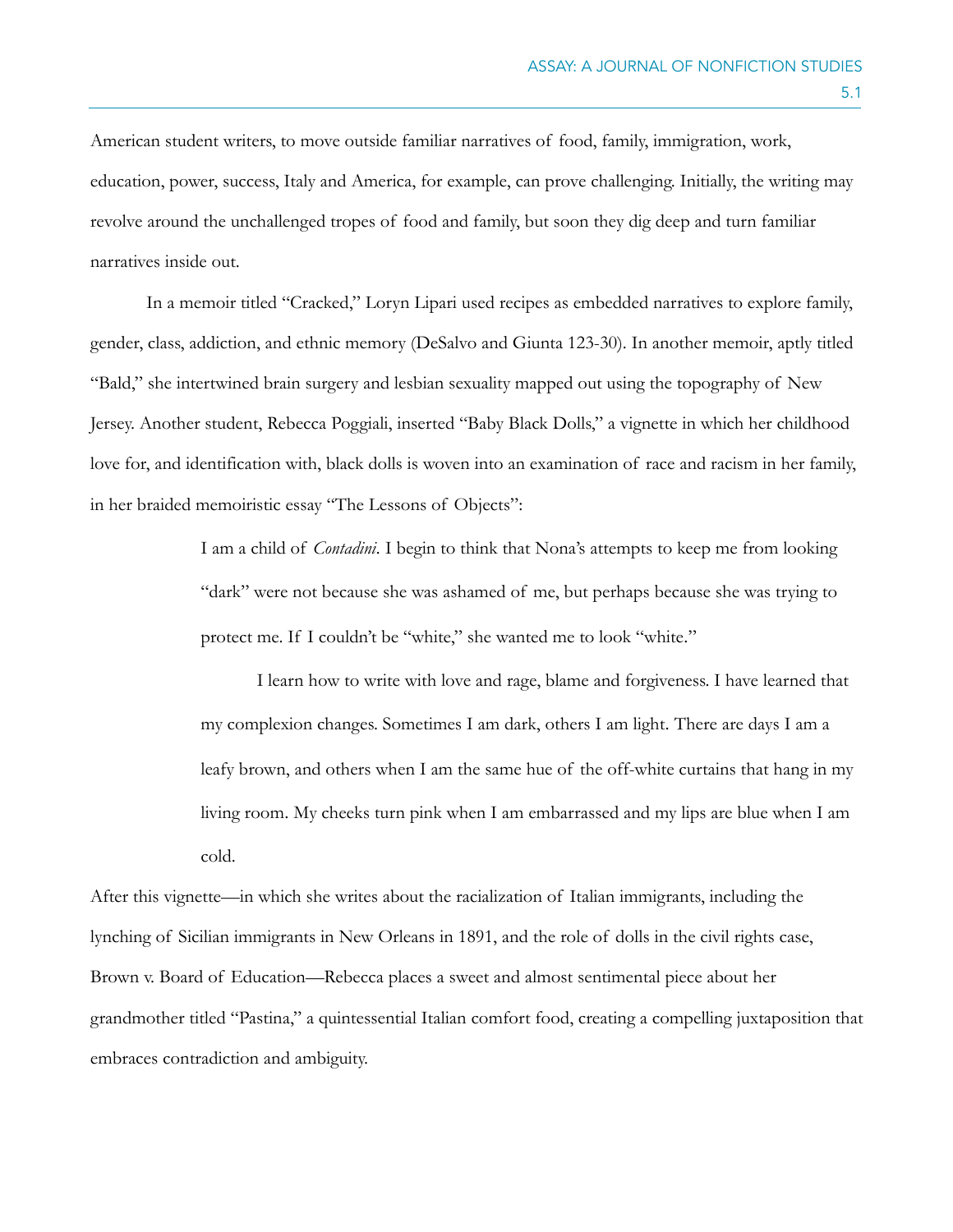Not all Italian American students are eager to write about their family history, whether because they know little about it or are reluctant, for cultural reasons, to talk about their families. This reluctance is by no means unique to one ethnic group. I have witnessed many lively class discussions where students validated the courage of their fellow writers to write honestly, even brutally so, and found their courage instrumental to authorizing their own stories. Writers from diverse backgrounds thus help each other get past the shame and fear of exposing one's family and culture to negative criticism. The understanding that results from writing viscerally and in a detailed manner about the past generates individual and collective cultural understanding and compassion, which can prove vital to the growth and well-being of a writing community that carries unexamined cultural traumas.

Matt Fondanarosa, an initially reluctant Italian American student, wrote about his deceased grandmother in a tender and elegiac memoir that taps into deeply felt sentiments. He articulated them in prose that was fresh and insightful, devoid of clichés. Having realized how little he knew about his Italian American grandmother, Maria Grazia Parisa Ricca Colino Florenza Fondanarosa, outside her role in his life, Matt created an ongoing dialogue with her. After completing a memoir about his intimate recollections of her, the following semester he turned to reconstructing her life, relying on family stories but also plunging into an intense reading of works about Italian American immigrants. He read Pietro di Donato and Tina De Rosa; he read about the Triangle fire. The readings had a dramatic effect on his writing, which expanded in scope as Matt saw himself, and his stories, in the larger context of his family and Italian American history but also of a literature in which he could now participate as an author. De Rosa's and di Donato's lyrical portrayals of working class Italian American characters influenced his understanding of the relationship between language and story: it was no longer about recounting, but about evoking, intuiting, and re-imagining the past. Both authors also provided Matt with models for reconstructing his grandmother's immigrant neighborhood. In his later writing, Matt disappears as a character, and his prose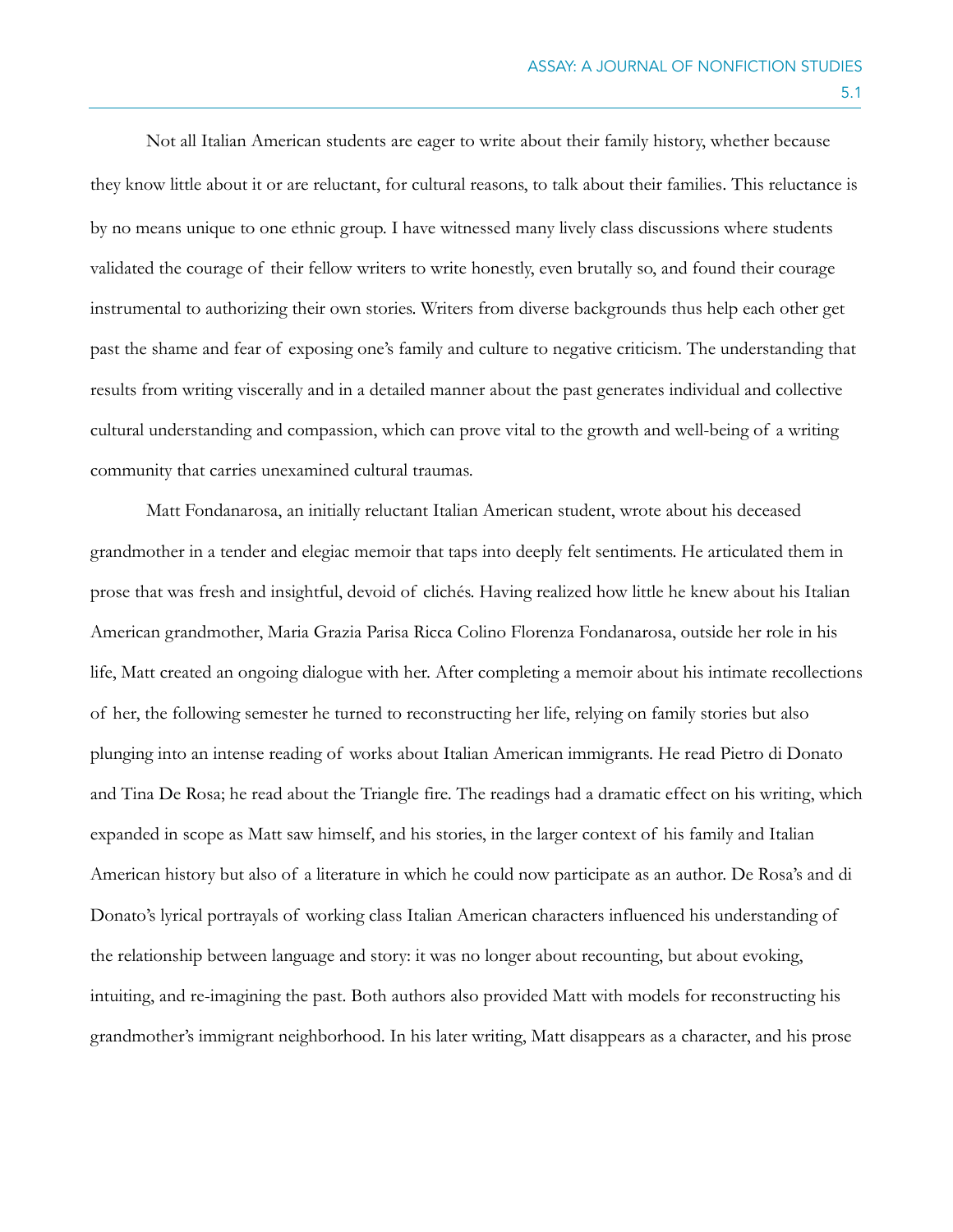breathes life into other characters whose stories are unveiled to him for the first time. We meet his grandmother as an immigrant child pushing a cart full of clothes:

> Grace in her thick black stockings and winter hat, worn black leather buckle shoes, a grey skirt, red coat. The sun hangs low, blocked by rooftops casting their shadows over the street. She can feel the ruddy, blotched red faces of German children, laughing and pointing; women with scarves wrapped around their heads, carrying canvas bags of groceries, raise an eyebrow at her, as if to ask, "What kind of people are these sending children out like this?" But there are also those who smile at her. Old women with sunken mouths, dressed in black, clutching rosary beads and mumbling to themselves as they shuffle along in pairs, their arms intertwined. They must be coming from church, she thinks, and she wishes she could be there, kneeling on the plank of wood behind the pew, casting her head down in prayer. She begins reciting "Our Father" in her head, and when she gets to the part that goes, "on earth as it is in heaven," she wonders what that means. Could it mean that Earth is Heaven? Then, would she be pushing a cart up there, too? She wonders how she can let herself think this way. How can she question God? Her stomach tightens and her head feels hot and itchy under her wool hat. She wants to confess her sin. The street goes empty, the street is quiet; she focuses on Tillie's shadowy silhouette and begs God for forgiveness.

Matt realizes the power of memoir as a larger and inclusive cultural narrative enacted through empathic imagined encounters. His narrative of immigrant life addresses the questions: "Who are the people I come from? What have they lived through?" These questions help him avoid tribute narratives and overcome his apprehension about betraying family secrets.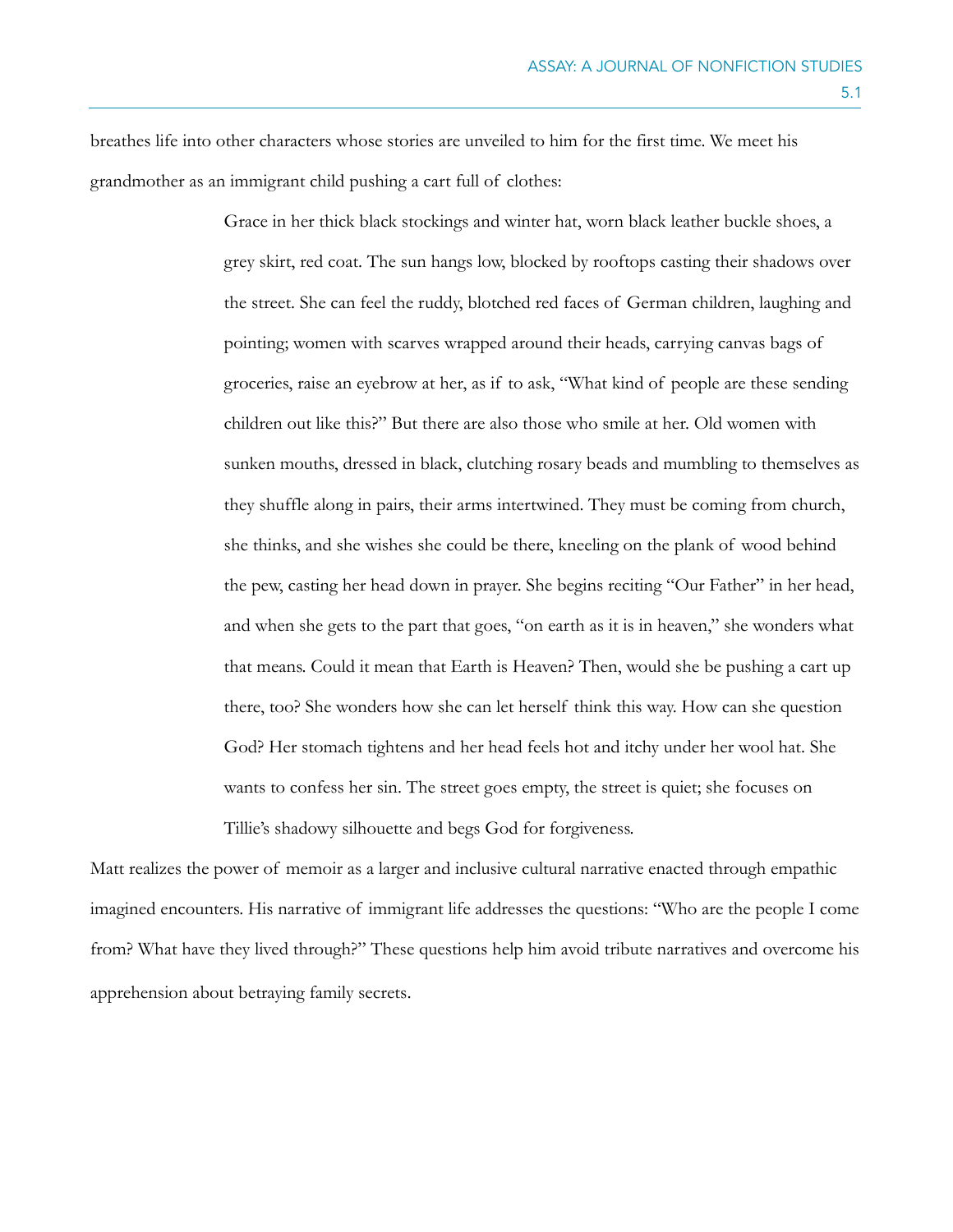#### **Memoirists and/as Critics**

The memoirs published over the last two decades by Italian American writers, especially by women, constitute a body of work that paints a nuanced and often controversial portrait of Italian American culture. Memoirists Louise DeSalvo, Susanne Antonetta, Mary Cappello, Joanna Clapps Herman, Annie Lanzillotto, Maria Laurino, Marianne Leone, Kym Ragusa, Lisa Romeo, Domenica Ruta, Helene Stapinski, and many others, write thoughtfully of Italian America; they read the past through a multiplicity of perspectives and historical contexts. Memoirs have helped shape the Italian American canon and become the subjects of student papers, doctoral dissertations, scholarly articles, and books. What has not received much attention, though, is the practice and pedagogy of memoir within Italian American studies[.](#page-13-0)<sup>[5](#page-13-0)</sup> Scholars have focused primarily on the interpretation of works of memoir, which maintains an epistemological and hierarchical distinction between the critic and the writer. But the writer of memoir is also a critic in her own right, and memoir is itself deeply critical work.

<span id="page-13-1"></span>For my students, remembering, recording, and sharing the stories and histories of their families and communities constitutes a vital part of the memoir project. Writing memoir helps them deepen their understanding of their family. In a memoiristic essay she wrote in my course on Italian American literature and culture, Cassandra Casella personalizes the historical memory of the Triangle fire by weaving her analysis of this historical event with the story of her grandmother, a garment worker, and her own story of third-generation immigrant who has been developing a sense of Italian American identity rooted in working-class consciousness. She sees herself as a spokesperson for her grandmother *and* the Triangle workers. "The process of retrieval and remembrance is crucial," Zandy writes. "Writers who have access to a public audience serve as witnesses or mediators for those who have been silenced or denied opportunities for self-expression" (*Calling Home* 11). Writing memoir can help young (and older) Italian

<span id="page-13-0"></span>[<sup>5</sup>](#page-13-1) DeSalvo, "When the Story Is Silence: Italian American Student Writers and the Challenges of Teaching—and Writing— Memoir."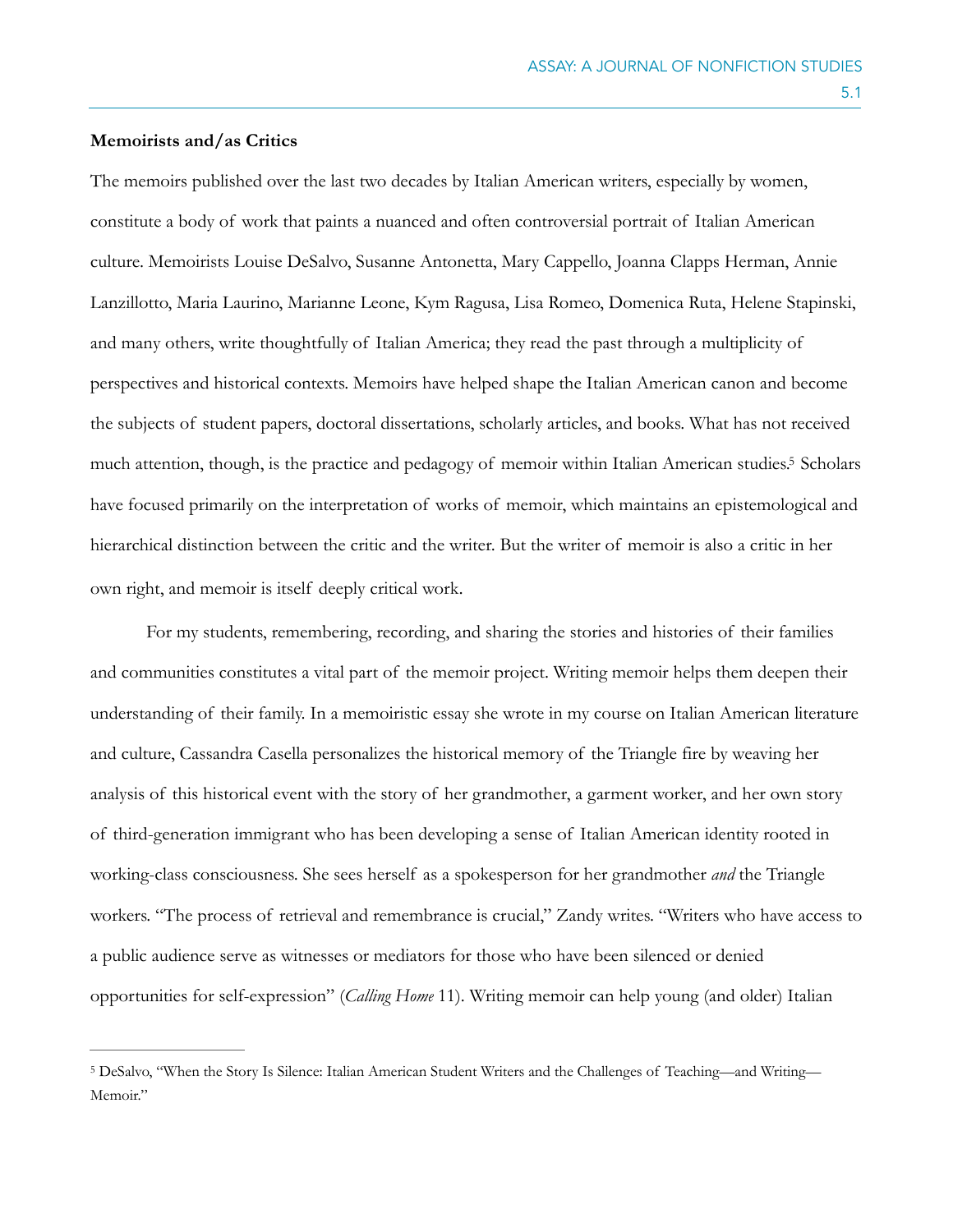Americans develop a radically transformative cultural and historical self-awareness that ground their experiences in a complex and previously unknown cross-generational past—one that may examine, for example, both the history of racism in Italian American communities *and* the history of the racialization of the Italian south and Italian immigrants[.](#page-14-0) Writing memoir can thus help students develop a sense of [6](#page-14-0) responsible cultural agency and citizenship in a cross-cultural community.

Italian American students who feel disconnected with their ethnic identity often write powerful memoirs that lucidly articulate the meaning and value of ethnic identity. Angelica Roman's memoir honors thesis conjures up her biological father, whom she only met once, during a court-ordered DNA test when she and her twin sister were fourteen:

> <span id="page-14-1"></span>Abandoned by my Dominican father and raised by my overly secretive Puerto Rican mother—who was abandoned by my Italian grandfather—I had cut myself off from considering myself to be much of anything.

 Writing and reading memoir helped me delve into the ways in which my ethnic identity survived and taught me how to embrace the ways in which my ethnic identity faltered. Without memoir, I would never have learned that gaps in identity resonate in the person I have become nor would I have found camaraderie among writers who consistently teach me how to push against the boundaries of loss and displacement. I have been embraced in a world to which I never imagined I would belong. I now view my relationship with ethnic and immigrant identity not as a passive inheritance but as a living root that I must continually strive to cultivate.

<span id="page-14-0"></span>See Bucci Bush, *Sweet Hope;* DeSalvo, *Crazy in the Kitchen*; Gennari; Guglielmo and Salerno; Ragusa's memoir and [6](#page-14-1) documentaries--all important contributions to the conversation on race in Italian American culture. In my courses, these supplemental readings provide students with a context for understanding familial and cultural experiences.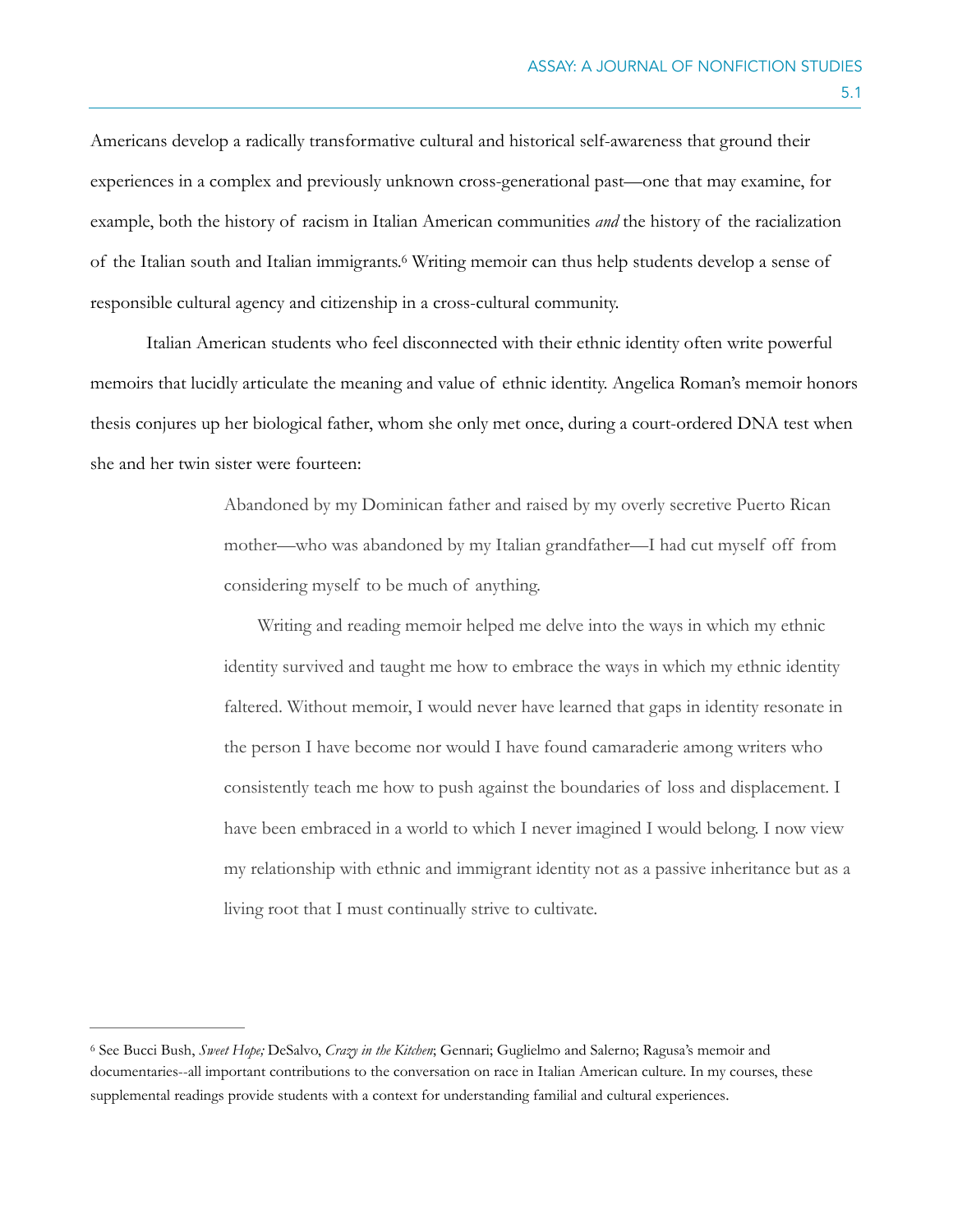Angelica also explored her complicated Italian ancestry in "The Forgotten," a memoiristic essay she wrote for my course Women in Literature. In that essay, she uses close readings of Italian American women writers and filmmakers as bridges to her obscure family history:

> …my maternal grandfather…is not only lost to me, but …to my mother..... I know that he was Italian and tall, that in the brief moments that my mother saw him as a child, he towered over her more than any other adult…. I can see him at the doorway, but he is shrouded in darkness.

> I imagine that my grandfather has a family, children, and grandchildren. I imagine that sometimes, in the quiet moments of his life—when he brushes his teeth, looks out a window, or lies in bed before he dozes to sleep, he remembers my mother, the daughter he abandoned. There is a reason I imagine him like this. There is a reason I don't imagine him as a man who never thinks about the daughter he abandoned. My father has never wanted me.

The writer, barely twenty years old when she wrote this piece, establishes her competence as a reader of literary texts and the cryptic text of her own family history. She does so in spite of, and by claiming, crossgenerational absence, loss, and displacement.

Again and again, I have seen how the practice of writing memoir guides students to become thoughtful readers and writers of their own experience but also of literary texts. The essays that students who have taken the memoir courses write in literature classes embody an understanding of texts that is critical, intimate, and authentic. In "Speed Bag Speech: Aggression, Fear, and Vulnerability in Italian American Masculinity," an essay she wrote for the Italian American literature and culture class, Chloe DeFilippis drew on her memoir toolbox to write a tight analysis of masculinity and body language in Annie Lanzillotto's memoir *L is for Lion*, Martin Scorsese's *Raging Bull*, and her own family. I urge my students to cultivate authentic critical voices by drawing on the strategies of memoir through which they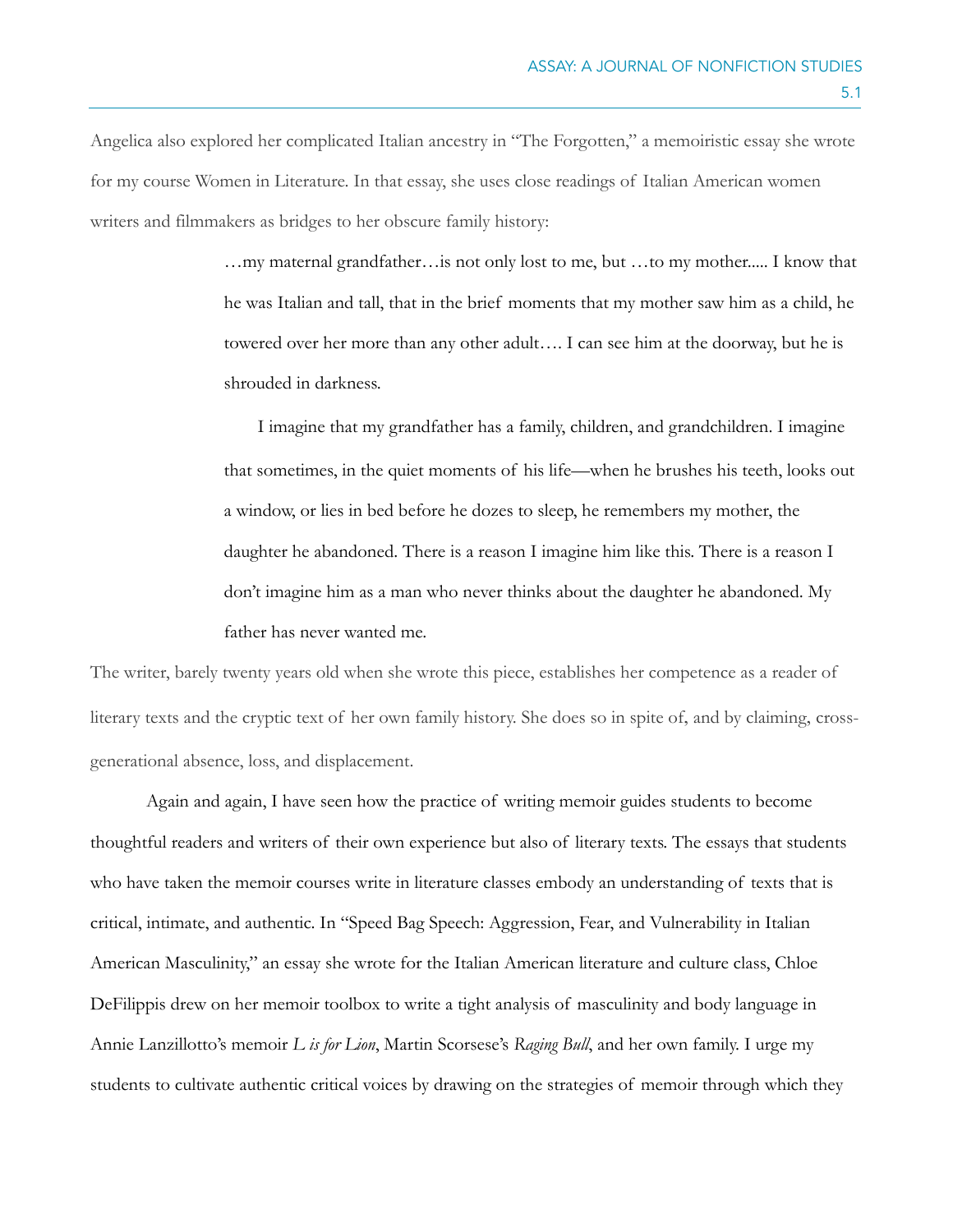have learned to read their own lives, instead of mechanically mimicking conventional literary criticism, by sprinkling their prose with jargon. My students develop and amplify the reflective voice of memoir in process journals, personal essays on the creative process, author statements that accompany weekly memoir submissions, and critical introductions to their theses. That many are first-generation college students makes this approach instrumental in facilitating a creative intellectual agency that they can carry with them—whether or not they pursue writing after college.

#### **If You Believe in Me, I'll Believe in You**

A semester after writing "Elijah," Meghan took Advanced Memoir and continued to explore the story that had come to her at the very end of the previous semester: "Your father's family didn't seem as outraged as I expected them to be. I didn't realize then that massacre has always been a part of the experience of being black in the United States. Tragedy was new to me because I'd had the privilege of ignoring it. My shock was a symptom of my privilege." The harrowing experience of fearing for her son's safety becomes the springboard for the narrator to delve more deeply into the persistent politics of race and racism in the United States. After completing her second memoir course, Meghan decided to do an honors thesis that would expand upon her earlier work. She articulated more clearly the need to connect her story with the history of the racialization of her Irish and Italian immigrant ancestors so that she could, as she puts it, "gain a better understanding of the racial divide I see within my own home and throughout the nation."

 I often tell my students the story of the encounter between Alice and the Unicorn. Most of them are familiar with Disney's Alice but have not had an opportunity to delve into or appreciate the philosophical and ethical complexity of *Alice in Wonderland* and *Through the Looking Glass*. When the Unicorn first sees Alice, he says to Haigha, "I always thought they [children] were fabulous monsters! Is it alive?" And Alice says, "Do you know, I always thought unicorns were fabulous monsters, too? I never saw one alive before!" The Unicorn says, "Well, now that we *have* seen each other… if you'll believe in me, I'll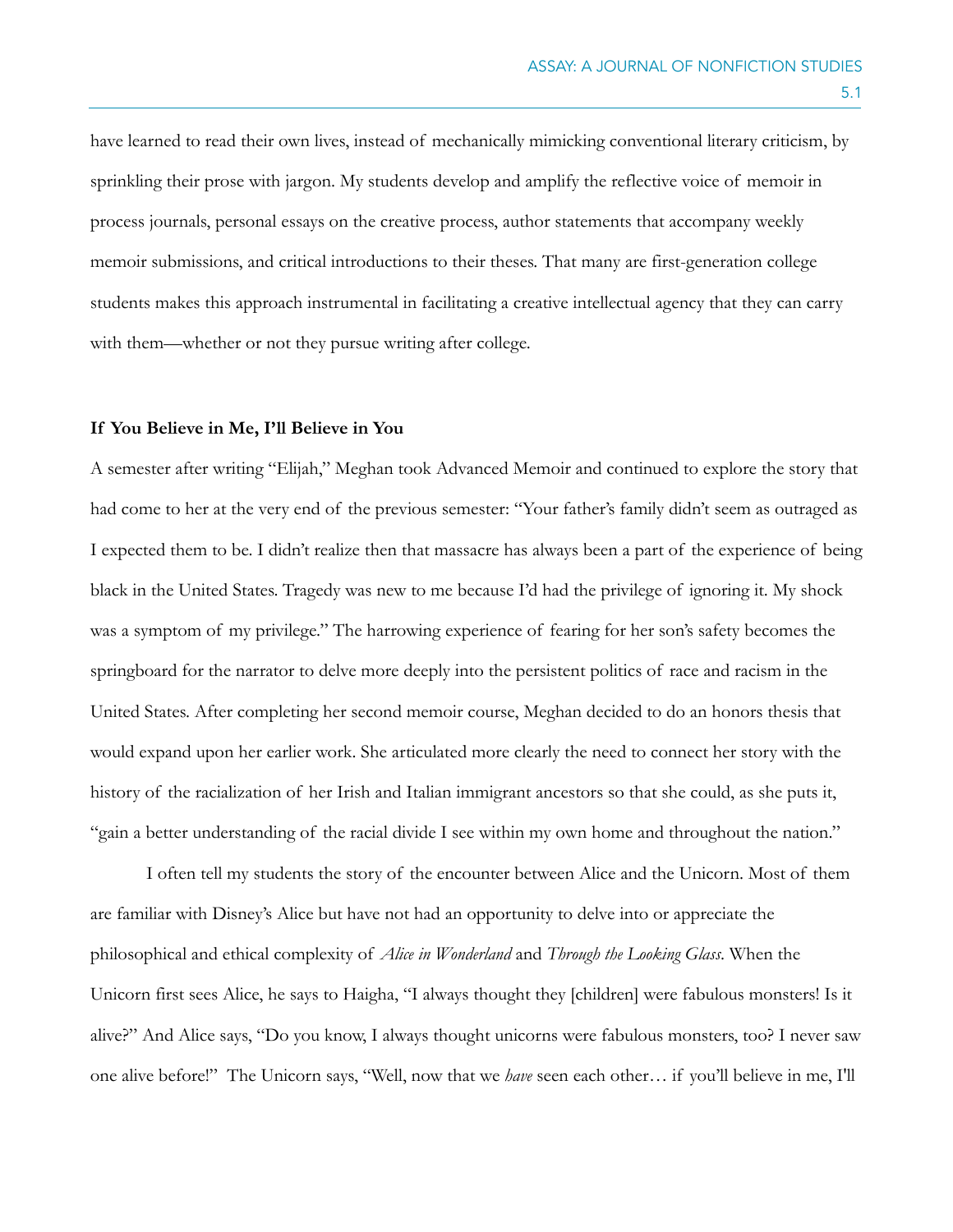believe in you. Is that a bargain?" (287). If you trust your writing, I tell students, the story will come. But the story of Alice and the Unicorn is also a story about trusting difference. We are all "as large as life and twice as natural.["7](#page-17-0)

<span id="page-17-1"></span>At the end of the semester, we always gather at my house for our traditional "MemoirFest." Students and graduates from previous years, including some from my very first memoir workshop in the spring of 1997, enter the house carrying platters of food. Krystal brings jerk and curried chicken; Ana brings *pastelon*; Heather carries a tray of donuts from Judicke's Bakery in Bayonne; Danielle has a pot of chile; Hia, a box of *kaju katli*; Claudio brings *empanadas*; Gina, Italian pastries from Aroma di Napoli in Nutley. I make *pasta alla puttanesca* and *pasta all'Amatriciana*. They make themselves at home in my kitchen. The dining room table is covered with platters.

About forty people sit on the sofa, chairs, piano bench, and pillows in a large circle around the living room that has become familiar to so many of them. Writer Annie Lanzillotto regularly joins us. Sometimes other writers come too, as do partners and close friends of the students. Each of us tells how we came to be part of this community. Then the new students begin to read. There are tissue boxes on the two coffee tables. There are stories of mothers, fathers, grandparents, forgotten ancestors, distant countries many still call home. There are stories of kitchens and gardens, of recipes, photographs, secrets. There are tears. There's laughter, too.

Later we will break bread. For now, we listen.

<span id="page-17-0"></span>[<sup>7</sup>](#page-17-1) "This is a child!' Haigha replied eagerly, coming in front of Alice to introduce her, and spreading out both his hands towards her in an Anglo-Saxon attitude. `We only found it to-day. It's as large as life, and twice as natural!'" (Carroll, 287).

Lanzillotto, who has taught workshops on "Autobiography as Resistance," mentored many of my students when she was a visiting writer at NJCU. Over the years, she has been a witness to and enthusiastic supporter of NJCU student writers.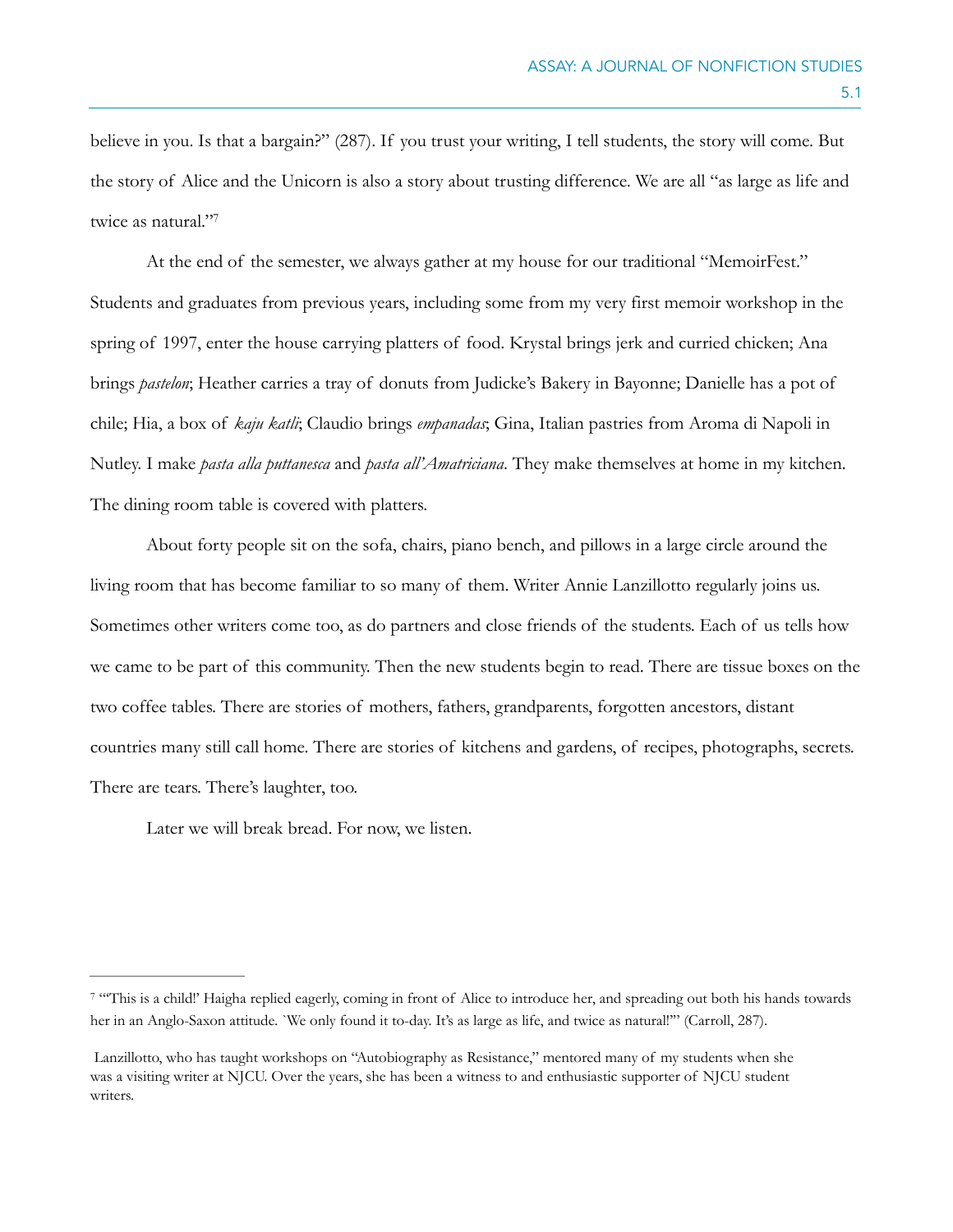### Works Cited

- Aitken, Neil. "Writers of Color Discuss Craft: An Invisible Archive." *De-canon: A Visibility Project* (5 May 2017) [https://www.de-canon.com/blog/2017/5/5/writers-of-color-discussing-craft-an-invisible](https://www.de-canon.com/blog/2017/5/5/writers-of-color-discussing-craft-an-invisible-archive)[archive](https://www.de-canon.com/blog/2017/5/5/writers-of-color-discussing-craft-an-invisible-archive).
- Alexander, Michelle. *The New Jim Crow: Mass Incarceration in the Age of Colorblindness*. New York: New Press, 2010. Print.
- Barolini, Helen, *Umbertina,* 1979. Afterword by Edvige Giunta. New York: The Feminist Press at the City University of New York, 1999. Print.

Boland, Eavan. *Object Lessons: The Life of the Woman and the Poet in Our Time.* New *York:* W.W. Norton, 1996.

Bush, Mary Bucci, *Sweet Hope.* Toronto: Guernica, 2011. Print.

- Caronia, Nancy and Edvige Giunta eds. *Personal Effects: Essays on Memoir, Teaching, and Culture in the Work of Louise DeSalvo*. New York: Fordham UP, 2015. Print.
- Carroll, Lewis. *The Annotated Alice: Alice's Adventures in Wonderland & Through the Looking Glass*. Ed. Martin Gardner. New York: C. N. Potter, 1960. Print.
- DeFilippis, Chloe. "Speed Bag Speech: Aggression, Fear, and Vulnerability in Italian American Masculinity," Paper presented at the Italian American Studies Conference. New Orleans. 3-5 October 2013.
- De Rosa, Tina. *Paper Fish*, 1980. Afterword by Edvige Giunta. New York: The Feminist Press at the City University of New York, 1996*.* Print.

DeSalvo, Louise A. *Chasing Ghosts: A Memoir of a Father, Gone to War*. New York: Fordham UP, 2015. Print.

- -----. *Crazy in the Kitchen: Food, Feuds, and Forgiveness in an Italian American Family*. New York: Bloomsbury, 2004. Print.
- ----. *The House of Early Sorrows: A Memoir in Essays.* New York: Fordham UP, 2018. Print.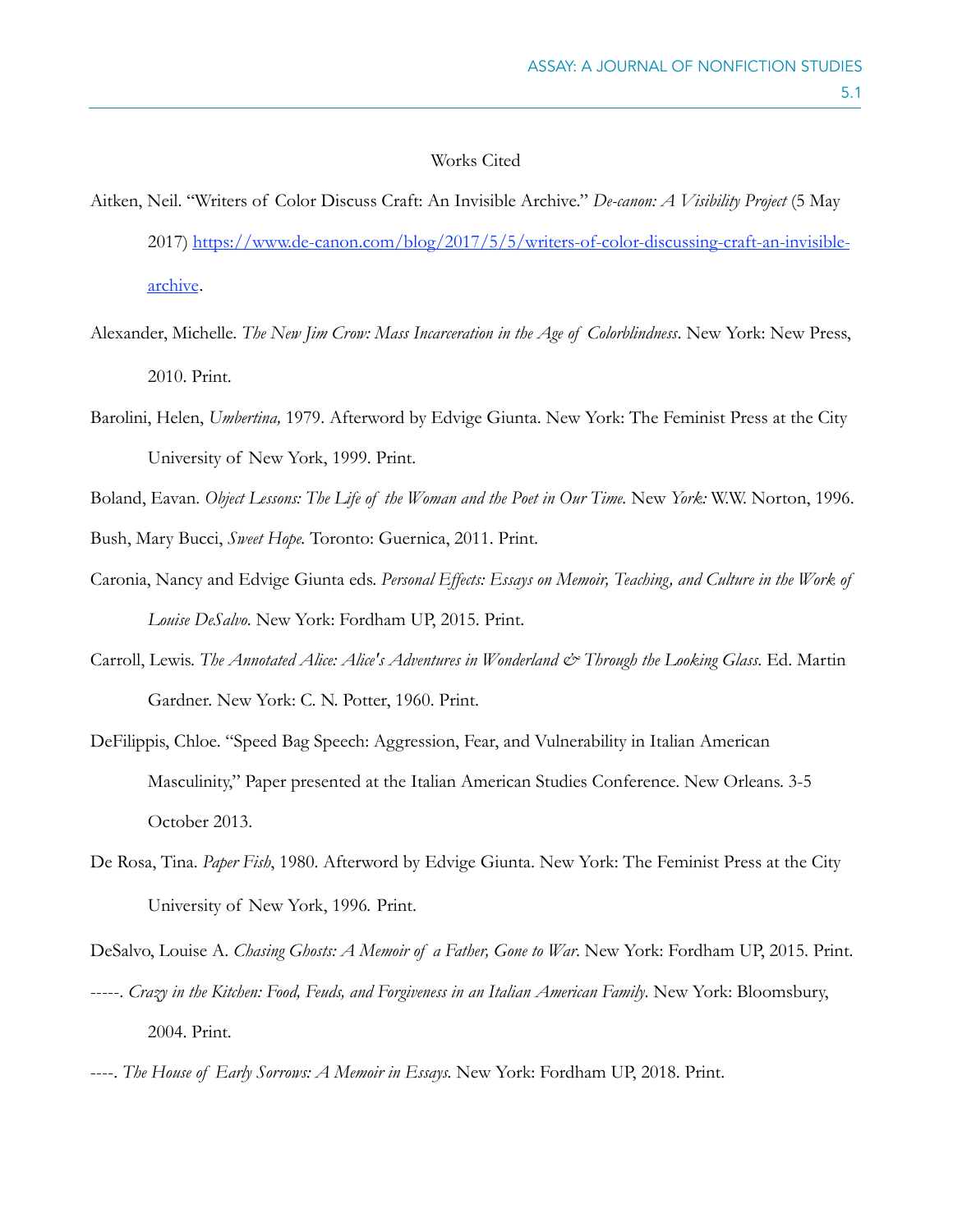- -----. *Vertigo: A Memoir*. 1996. Introduction by Edvige Giunta. New York: The Feminist Press at the City University of New York, 2002. Print.
- -----. "When the Story Is Silence: Italian American Student Writers and the Challenges of Teaching—and Writing—Memoir." *Teaching Italian American Literature, Film, and Popular Culture.* Eds. Edvige Giunta and Kathleen McCormick. New York: Modern Language Association of America, 2010, 154-59. Print.
- -----. *Writing as a Way of Healing*. Boston: Beacon, 2000. Print.
- ----- and Edvige Giunta eds., *The Milk of Almonds: Italian American Women Writers on Food and Culture.* New York: The Feminist Press at the City University of New York, 2002. Print.
- *fuori/outside*. Dir. Kym Ragusa. 1997. Ibla Productions. Video.
- Gennari, John. *Flavor and Soul: Italian America at Its African American Edge*. Chicago: The U of Chicago P, 2017. Print.
- Giunta, Edvige. "Honor Thy Students: The Power of Writing." *What We Hold in Common: Working-Class Studies.* Ed. Janet Zandy. New York: The Feminist Press at the City University of New York, 2001. 265-68. Print.
- -----. "Teaching Memoir at New Jersey City University. *Transformations* 11.1 (Spring 2000): 80-89. Print.
- Guandique, Grace. "Pajarito." *Women on Campus: The Newsletter of NJCU Women's Center and The Women's Studies Program* (Spring 2000): 6, 12. Print.
- Guglielmo, Jennifer and Salvatore Salerno eds. *Are Italians White? How Race Is Made in America*. New York: Routledge, 2003. Print.
- Lanzillotto, Annie Rachele. *L Is for Lion: An Italian Bronx Butch Freedom Memoir*. Albany: State University of New York, 2013. Print.